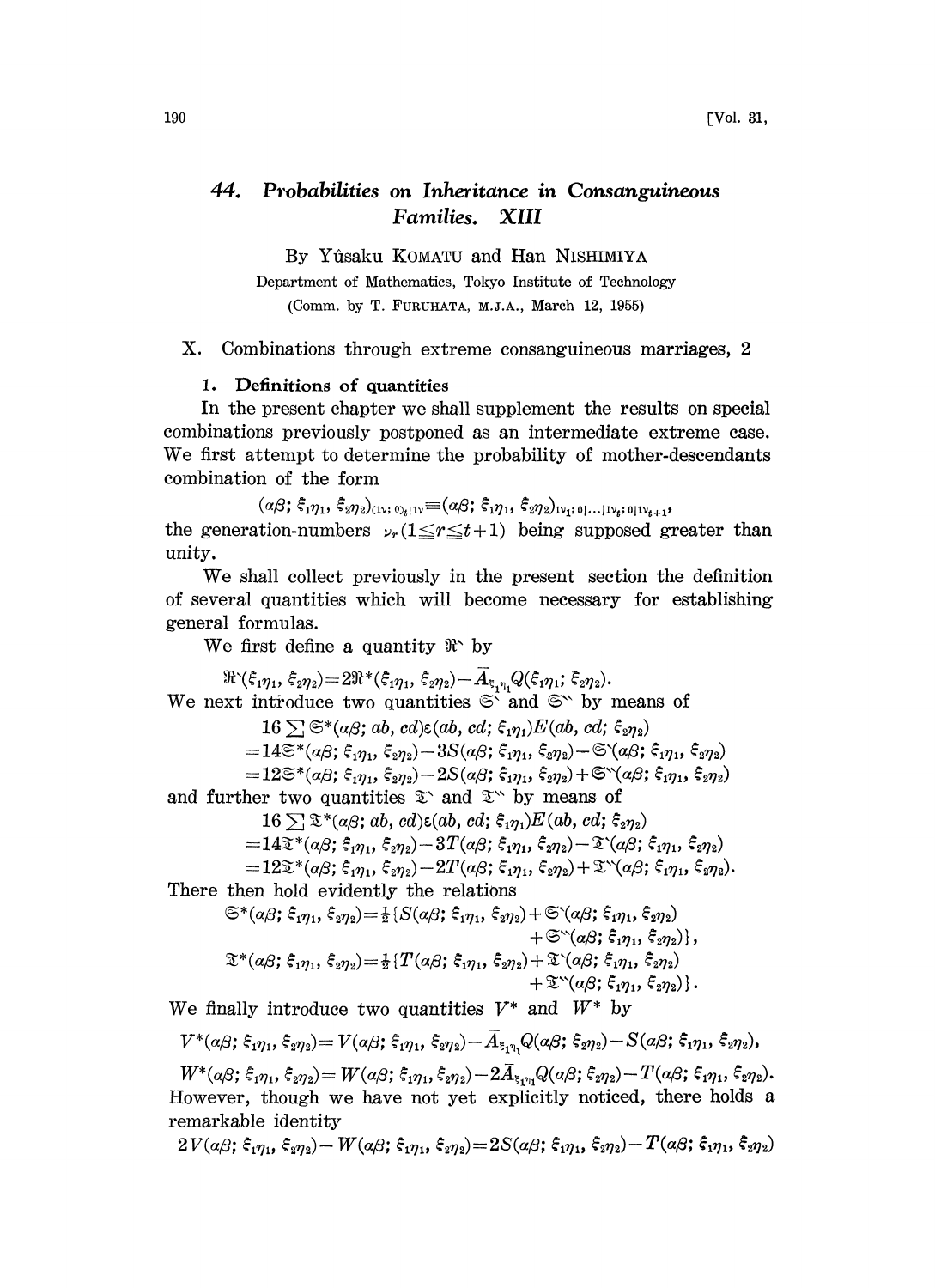No. 3] Probabilities on Inheritance in Consanguineous Families. XIII 191

so that we may forsake the symbol  $V^*$ , since there holds a corresponding identity

 $V^*(\alpha\beta; \xi_1\eta_1, \xi_2\eta_2) = \frac{1}{2}W^*(\alpha\beta; \xi_1\eta_1, \xi_2\eta_2).$ 

For our later purpose, rather than  $W^*$  itself, direct use will be made of a related quantity  $W<sup>^</sup>$  defined by a relation

 $W^*(\alpha\beta; \xi_1\eta_1, \xi_2\eta_2) = \frac{1}{2} \{ W^*(\alpha\beta; \xi_1\eta_1, \xi_2\eta_2) + 8\mathfrak{S}^*(\alpha\beta; \xi_1\eta_1, \xi_2\eta_2) \}.$ 

The values of every quantity thus defined can be obtained by actual computation based on the respective definition while they will be omitted here for economy reason of space.

## 2. Mother-descendants combination

We now deal with the probability  $\kappa_{(1v;\;0)_t|1v}(\alpha\beta;\; \hat{\xi}_1\eta_1,\; \hat{\xi}_2\eta_2)$  with  $\nu_r > 1$  for  $1 \leq r \leq t+1$ . It satisfies evidently a recurrence equation  $\kappa_{(1\nu;\theta)}(a\beta; \xi_1\eta_1, \xi_2\eta_2) = \sum \kappa_{(1\nu)}\varphi_t(a\beta; ab, cd) \epsilon(ab, cd; \xi_1\eta_1) \epsilon_{\nu}(ab, cd; \xi_2\eta_2)$ which may be regarded as  $a$  system of linear difference equations, unknowns being the  $\kappa_{(1y, 0), [1y]}$ 's and an independent variable being t, i.e. the number of interjacent consanguineous marriages. Initial condition for the system is given by a previously derived relation

$$
\begin{aligned} &\kappa_{1\gamma_{1}}(a\beta;\,\xi_{1\eta_{1}},\,\xi_{2\eta_{2}})\!=\!A_{\xi_{2}\eta_{2}}\!\kappa(a\beta;\,\xi_{1\eta_{1}})+2^{-\gamma_{1}}W(a\beta;\,\xi_{1\eta_{1}},\,\xi_{2\eta_{2}})\\ =&\,\bar{A}_{\xi_{1}\eta_{1}}\bar{A}_{\xi_{2}\eta_{2}}+\bar{A}_{\xi_{2}\eta_{2}}Q(a\beta;\,\xi_{1\eta_{1}})+2^{-\gamma_{1}+1}\bar{A}_{\xi_{1}\eta_{1}}Q(a\beta;\,\xi_{2\eta_{2}})+2^{-\gamma_{1}}T(a\beta;\,\xi_{1\eta_{1}},\,\xi_{2\eta_{2}})\\ &\quad+2^{-\gamma_{1}+1}W^{\cdot}(a\beta;\,\xi_{1\eta_{1}},\,\xi_{2\eta_{2}})+2^{-\gamma_{1}+2}\mathbb{S}^{\cdot\cdot}(a\beta;\,\xi_{1\eta_{1}},\,\xi_{2\eta_{2}}). \end{aligned}
$$

It can be shown that the system is solved by the formula

$$
\kappa_{(1y;0)_{t}11}(\alpha\beta;\,\hat{\xi}_{1}\eta_{1},\,\hat{\xi}_{2}\eta_{2}) = [\,\bar{A}_{1}\bar{A}_{2}]_{t+1}\bar{A}_{\xi_{1}\eta_{1}}\bar{A}_{\xi_{2}\eta_{2}} + [\,\bar{A}_{2}Q(0;1)]_{t+1}\bar{A}_{\xi_{2}\eta_{2}}Q(\alpha\beta;\,\hat{\xi}_{1}\eta_{1})\n+ [\,\bar{A}_{1}Q(0;2)]_{t+1}\bar{A}_{\xi_{1}\eta_{1}}Q(\alpha\beta;\,\hat{\xi}_{2}\eta_{2})\n+ [\,\bar{A}_{1}Q(1;2)]_{t+1}\bar{A}_{\xi_{1}\eta_{1}}Q(\xi_{1}\eta_{1};\,\hat{\xi}_{2}\eta_{2}) + [\,\bar{A}_{2}T(0;1)]_{t+1}\bar{A}_{\xi_{2}\eta_{2}}T(\alpha\beta;\,\hat{\xi}_{1}\eta_{1})\n+ [\,\bar{A}_{2}S(0;1)]_{t+1}\bar{A}_{\xi_{2}\eta_{2}}S(\alpha\beta;\,\hat{\xi}_{1}\eta_{1})\n+ [\,\bar{A}_{2}R(1)]_{t+1}\bar{A}_{\xi_{2}\eta_{2}}R(\xi_{1}\eta_{1}) + [\,\Re(1,2)]_{t+1}\Re(\xi_{1}\eta_{1},\,\hat{\xi}_{2}\eta_{2})\n+ [\,\underline{T}(0;1,2)]_{t+1}T(\alpha\beta;\,\hat{\xi}_{1}\eta_{1},\,\hat{\xi}_{2}\eta_{2})\n+ [\,\mathcal{S}(0;1,2)]_{t+1}S(\alpha\beta;\,\hat{\xi}_{1}\eta_{1},\,\hat{\xi}_{2}\eta_{2}) + [\,\Im(0;1,2)]_{t+1}\Im(\alpha\beta;\,\hat{\xi}_{1}\eta_{1},\,\hat{\xi}_{2}\eta_{2})\n+ [\,\Im(0;1,2)]_{t+1}\Im(\alpha\beta;\,\hat{\xi}_{1}\eta_{1},\,\hat{\xi}_{2}\eta_{2})\n+ [\,\Im(0;1,2)]_{t+1}\Im(\alpha\beta;\,\hat{\xi}_{1}\eta_{1},\,\hat{\xi}_{2}\eta_{2})\n+ [\,\Im(0;1,2)]_{t+1}\Im(\alpha\beta;\,\hat{\xi}_{1}\eta_{1},\,\hat{\xi}_{2}\eta_{2})\n+ [\,\Im(0;1,2)]_{t+1}\Im(\alpha\beta;\,\hat{\xi}_{1}\eta_{1},\,\hat{\xi}_{2}\eta_{
$$

where all the coefficients  $\begin{bmatrix} 1 \\ 1 \end{bmatrix}$  depend only on the generation-numbers concerned and are really expressed in the following form:

$$
\begin{aligned} &&\texttt{[}A_1A_2\texttt{]}_{t+1} = 1,\\ &&\texttt{[} \bar{A_2}Q(0;1)\texttt{]}_{t+1} = A_t,\\ &&\texttt{[} \bar{A_1}Q(0;2)\texttt{]}_{t+1} = A_t 2^{-\nu_{t+1}+1}, \end{aligned}
$$

<sup>1)</sup> Full tables for these values wilI be listed in a forthcoming paper in Bull. Tokyo Inst. Tech. (1955).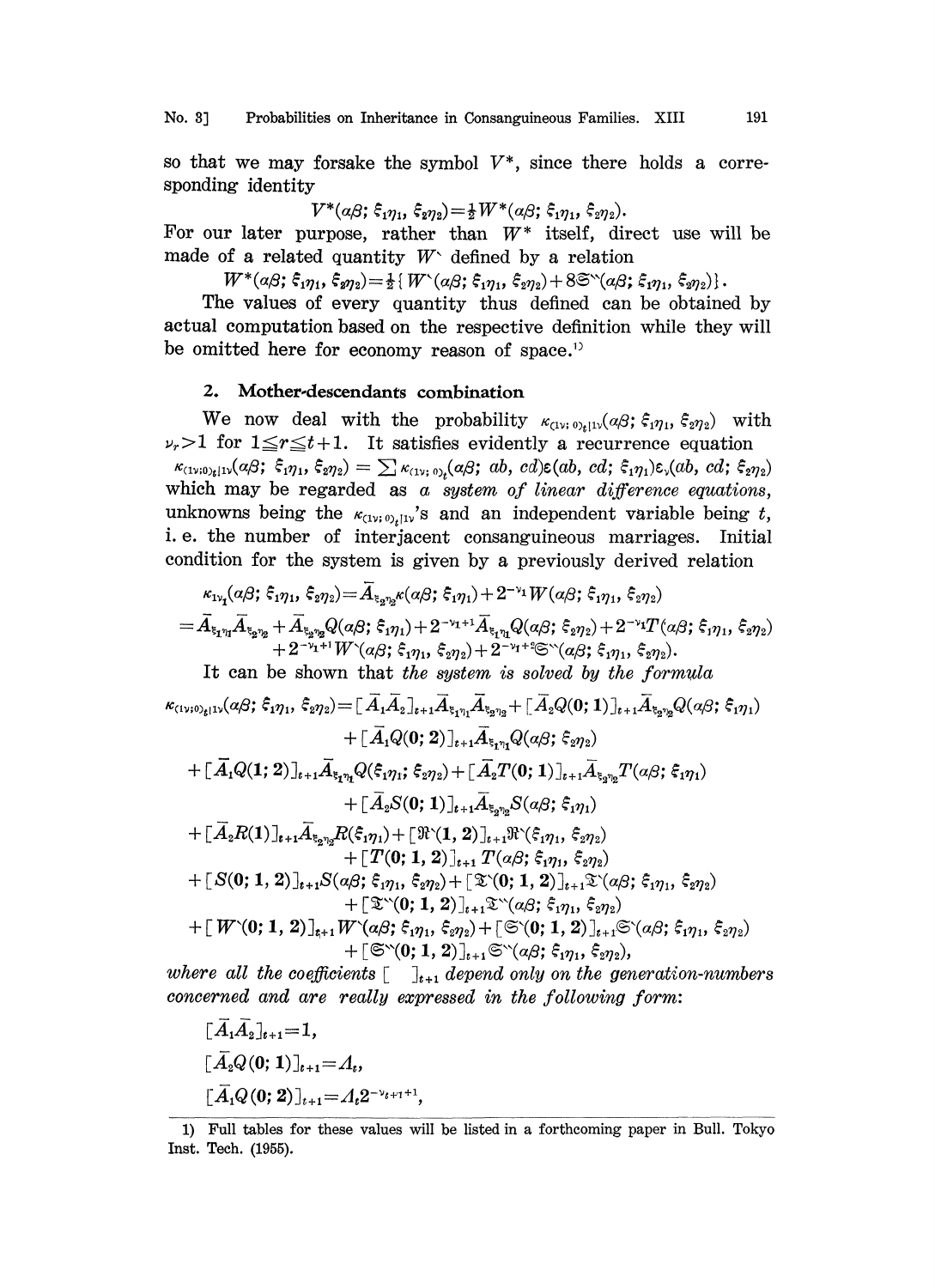$$
\begin{split}\n&[\overline{A}_{1}Q(1;2)]_{t+1} = 2^{-M_{t}+1} \sum_{r=0}^{(t-1)/2} 2^{-2r+1} \sum_{q=1}^{t-1} 2^{M_{q}} \sum_{p_{q_{t-2p}}^{(t)} r-1} \overline{1} \, 2^{y_{q}}, \\
&[\overline{A}_{2}T(0;1)]_{t+1} = 2^{-M_{t}} \sum_{r=0}^{(t-1)/2} 2^{-2r} \sum_{p_{r}^{(t)} \leq 2^{-2r}} \overline{1} \, 2^{y_{q}}, \\
&[\overline{A}_{2}S(0;1)]_{t+1} = 2^{-M_{t}} \sum_{p=0}^{(t/2)-1} 2^{-2r} \sum_{q_{r}^{(t)} \leq 2^{-1}} \overline{1} \, 2^{y_{q}}, \\
&[\overline{A}_{2}S(0;1)]_{t+1} = 2^{-M_{t}} \sum_{p=0}^{(t/2)-1} 2^{-2r} \sum_{q=1}^{t-2p-1} A_{q} 2^{M_{q}} \sum_{q_{t}^{(t)} \leq 2^{r}} \overline{1} \, 2^{y_{r}}, \\
&[\overline{A}_{2}R(1)]_{t+1} = 2^{-M_{t}} \sum_{p=0}^{(t/2)-1} 2^{-2r} \sum_{q=1}^{t-2p-1} 2^{M_{q}} \sum_{q_{t}^{(t)} \leq 2^{r}} \overline{1} \, 2^{y_{r}}, \\
&[\Re(1,2)]_{t+1} = 2^{-M_{t}+1} \sum_{p=0}^{t-3} 2^{-2r} \sum_{q_{t}^{(t)} \leq 2^{r}} \overline{1} \, 2^{y_{q}}, \\
&[\Gamma(0;1,2)]_{t+1} = 2^{-M_{t}+1} \sum_{p=0}^{(t/2)} 2^{-2r} \sum_{q_{t}^{(t)} \leq 2^{r}} \overline{1} \, 2^{y_{q}}, \\
&[\Im(0;1,2)]_{t+1} = 2^{-M_{t}+1} \sum_{p=0}^{(t/2)} 2^{-2r} \sum_{q_{t}^{(t)} \leq 2^{r}} \overline{1} \, 2^{y_{r}}, \\
&[\Im(0;1,2)]_{t+1} = 2^{-M_{t}+1
$$

Here we put, for the sake of brevity,

$$
\Lambda_q = \prod_{s=1}^q (2^{-1} + 2^{-\nu_s})
$$
 and  $M_q = \sum_{s=1}^q \nu_s$ .

Further the symbol  $[\tau]$  standing over  $\Sigma$  denotes the Gauss' one which represents the largest integer not exceeding  $\tau$ . On the other hand, the symbol  $B_{q,w}^{(\omega)}$  standing below  $\sum$  denotes a *u*-dimensional range in  $(s_1, \ldots, s_u)$ -space which consists of all the lattice-points satisfying the inequalities: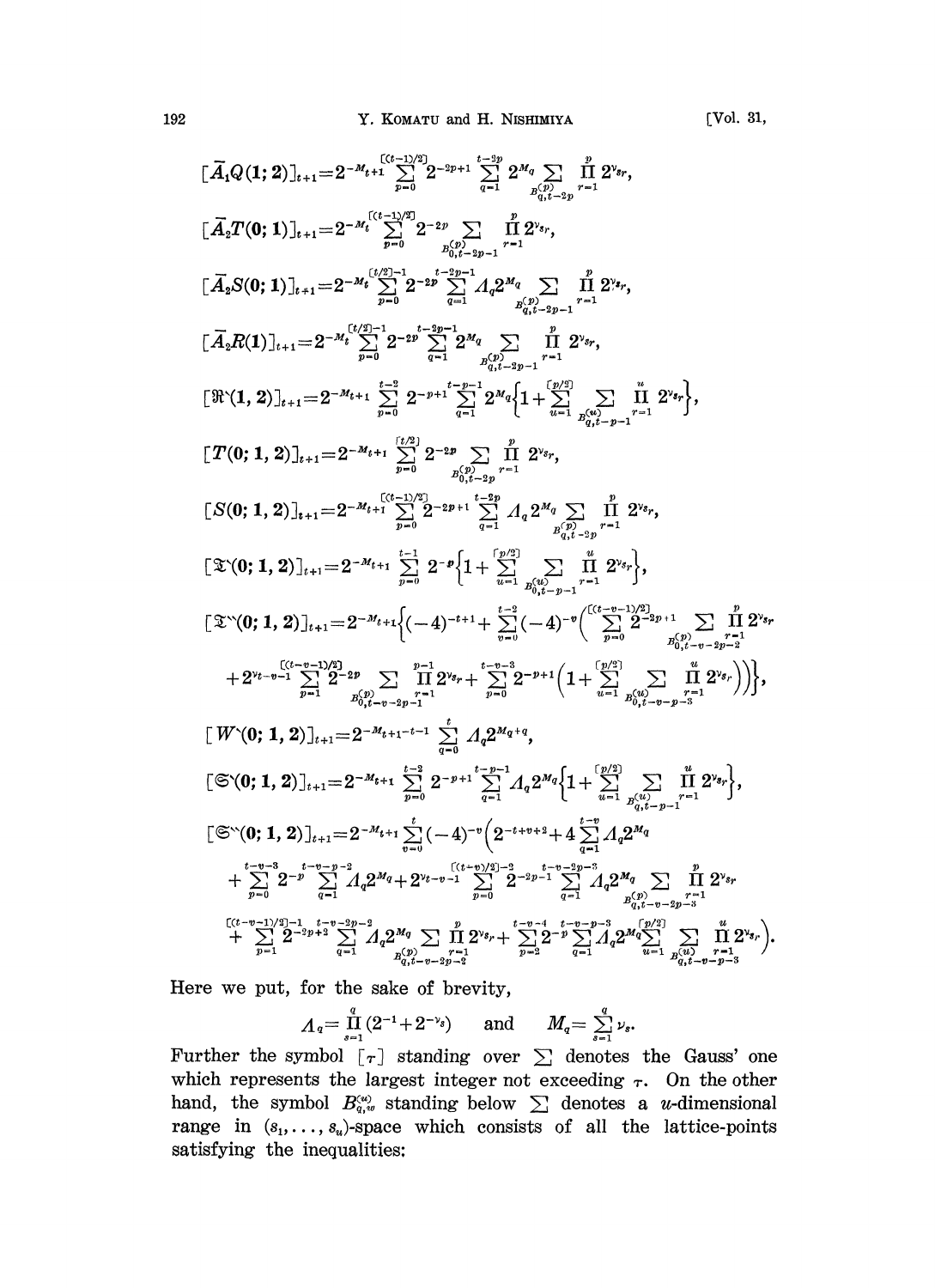$$
s_{r-1}+2\le s_r\le w+2r \qquad (r=1,\ldots,u;\, s_0=q).
$$

According to custom, an empty sum and an empty product should be understood to represent zero and unity, respectively. On the other hand, 0-dimensional range must be understood to consist of a single improper point; for instance,

$$
\operatornamewithlimits{\sum}\limits_{\stackrel{(v)}{s_{q,w}}} \operatornamewithlimits{\prod}\limits_{r=1}^{\scriptscriptstyle 0} 2^{\nu_{s_r}}{=}1.
$$

## :3. Mother-descendant combination

We now consider a mother-descendant combination, of which the reduced probability is given by a defining equation

 $\kappa_{(1v,0)_t|n}(\alpha\beta; \hat{\xi}\eta) = \sum \kappa_{(1v,0)_t-1|1v_t}(\alpha\beta; ab, cd)\varepsilon_n(ab, cd; \hat{\xi}\eta).$ <br>Restricting ourselves to the case  $\nu_r > 1$  for  $1 \le r \le t$ , we distinguish two systems according to  $n=1$  and  $n>1$ . It can then be shown that the desired formula is givin by

$$
\kappa_{\langle 1 \vee;\, 0\rangle_{\sharp} \vert 1}(\alpha \beta;\, \hat{\xi}\eta) = \overline{A}_{\xi\eta} + [\overline{A}_2 Q(0;\,1)]_{t+1} Q(\alpha \beta;\, \hat{\xi}\eta) \n+ [\overline{A}_2 R(1)]_{t+1} R(\hat{\xi}\eta) + [\overline{A}_2 T(0;\,1)]_{t+1} T(\alpha \beta;\, \hat{\xi}\eta) + [\overline{A}_2 S(0;\,1)]_{t+1} S(\alpha \beta;\, \hat{\xi}\eta),\n\kappa_{\langle 1 \vee;\, 0\rangle_{\sharp} \vert n}(\alpha \beta;\, \hat{\xi}\eta) = \overline{A}_{\xi\eta} + [\overline{A}_2 Q(0;\,1)]_{t+1} \cdot 2^{-n+1} Q(\alpha \beta;\, \hat{\xi}\eta) \n= \overline{A}_{\xi\eta} + A_t 2^{-n+1} Q(\alpha \beta;\, \hat{\xi}\eta) \quad \text{for } n > 1.
$$

#### 4. Descendants combination

A descendants combination is obtained, in general, by eliminating mother's type in the corresponding mother-descendants combination. It can be shown that the probability of the descendants combination  $(\xi_1 \eta_1, \xi_2 \eta_2)_{(1 \vee 0)}$ , with  $\nu_r > 1$  for  $1 \leq r \leq t + 1$  is represented by

$$
\begin{aligned} &\sigma_{\text{\tiny{(1)}$},0}\!\!\left(\xi_1\eta_1,\,\xi_2\eta_2\right)\!=\!\overline{A}_{\xi_1\eta_1}\!\overline{A}_{\xi_2\eta_2} \\&+\{ \big[\,\overline{A}_1Q(1;2)\,\big]_{t+1}+2\big[\,T(0;1,2)\,\big]_{t+1}\big\}\,\overline{A}_{\xi_1\eta_1}Q(\xi_1\eta_1;\,\xi_2\eta_2) \\&+\{ \big[\,A_2T(0;1)\,\big]_{t+1}+\big[\,\overline{A}_2R(1)\,\big]_{t+1}\big\}\,\overline{A}_{\xi_2\eta_2}R(\xi_1\eta_1) \\&+\{ \big[\,\Re^\star(1,2)\,\big]_{t+1}+2\big[\,\Im^\star(0;1,2)\,\big]_{t+1}\big\}\,\Re^\star(\xi_1\eta_1,\,\xi_2\eta_2). \end{aligned}
$$

## 5. Distribution of genotypes in a generation of descendant

By eliminating, for instance, mother's type from the probability of a mother-descendant combination, we get the distribution of genotypes in a corresponding descendant's generation. In case under consideration, we get the formula

$$
\overline{A}_{(1\vee i0)_t|1}(\hat{\epsilon}\eta) = \overline{A}_{\bar{\epsilon}\eta} + \left\{ \left[ \overline{A}_2 T(0; 1) \right]_{t+1} + \left[ \overline{A}_2 R(1) \right]_{t+1} \right\} R(\hat{\epsilon}\eta),
$$
\n
$$
\overline{A}_{(1\vee i0)_t|n}(\hat{\epsilon}\eta) = \overline{A}_{\bar{\epsilon}\eta} \qquad \text{for } n > 1.
$$

A deviation of the same nature as frequently noticed appears here again in the generation immediate after the last consanguineous marriage.